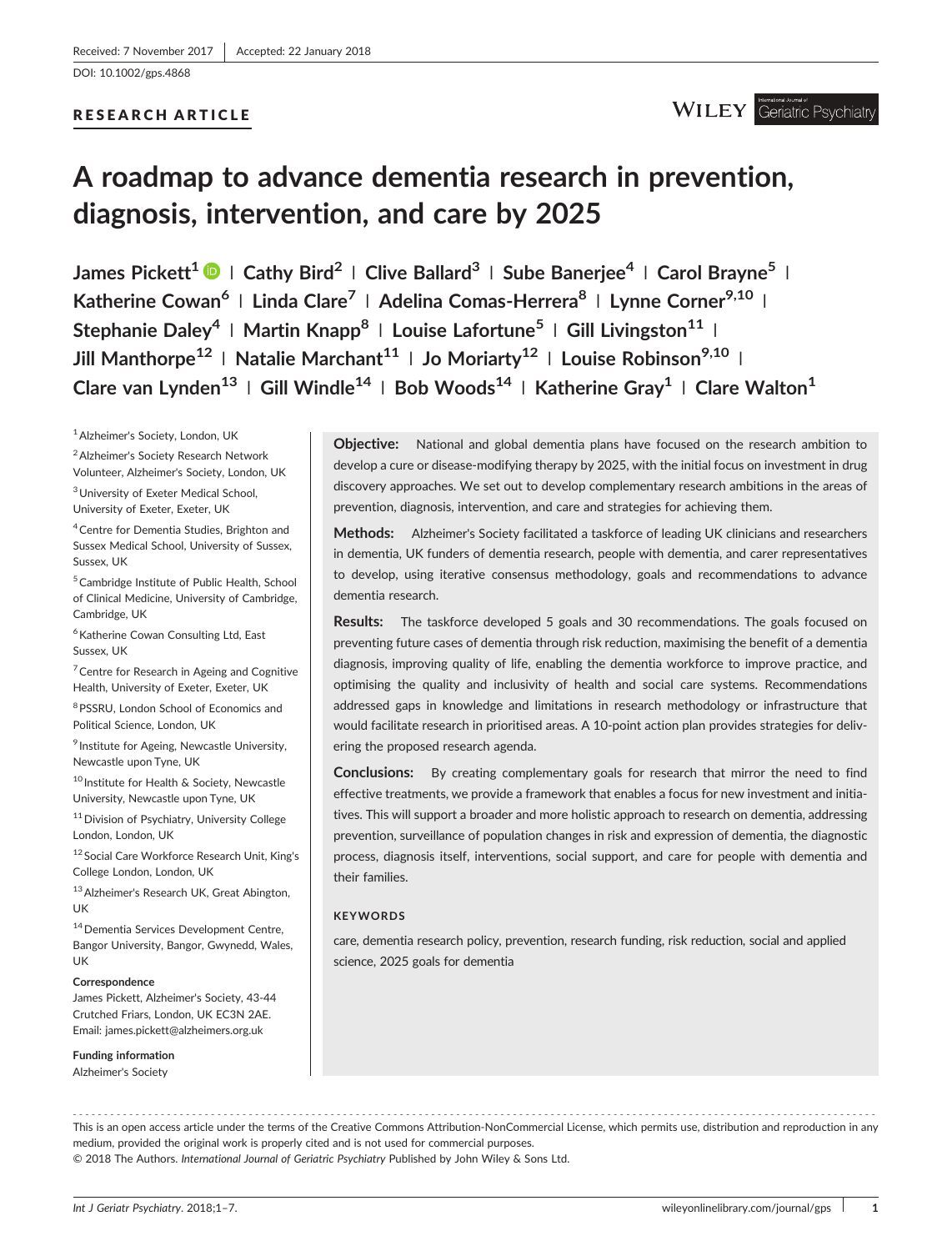# **1** | **INTRODUCTION**

By 2018, it is estimated that there will be 50 million people living with dementia globally, with an economic cost of \$1 trillion.<sup>1</sup> In response, the last decade has seen the development of multiple national and regional initiatives that seek to improve awareness, diagnosis, and care for people with dementia and their family carers. These plans have also identified the need for research to generate new ways of addressing the human, economic, and social costs of dementia for current and future generations.

A global response to dementia was initiated by the G7 countries during a summit held in 2013. G7 government leaders collectively called for innovation to improve the quality of life of people with dementia and their carers, and to develop a coordinated international action plan on research. The summit set the ambition to identify a cure or disease‐modifying therapy for dementia by 2025 and to significantly increase the amount of global funding for research to reach that goal. There has followed a global increase in research funding for dementia. For example, a global Dementia Discovery Fund with an initial budget of \$100 million was created, and the United Kingdom has created a Dementia Research Institute with a predominant focus on understanding biological mechanisms of the disease. In the United States, the National Alzheimer's Project Act sets out detailed goals, milestones, and funding required to achieve the 2025 treatment ambition, and its National Institutes of Health budget for Alzheimer and related dementias has increased from \$504 million in 2013 to \$1.4 billion in 2017 to enable this.<sup>2</sup>

An unintended consequence of setting this ambitious "cure" research target is that the allocation of dementia research funding has increased in basic and applied biomedical research but grown far less in other areas. The International Alzheimer's Disease Research Portfolio was set up by the National Institute on Aging to compile a global database of dementia research funding.<sup>3</sup> Although not a complete dataset of every research project underway, of the 5837 dementia‐related projects logged between 2014 and 2016, less than 1 in 20 (4.8%) was classified as epidemiology and even less, 3.2%, as care, support, and health economics.4

Initiatives in policy have started to address the need for a greater focus on a broader societal, public health perspective. This includes the need for much stronger evidence on which to base policy and practice for care and support of people affected by dementia. In May 2017, Member States of the World Health Organisation (WHO) endorsed a global action plan on the public health response to dementia and committed themselves to developing ambitious national strategies and implementation plans.<sup>5</sup> The global action plan calls on WHO Member States to develop, implement, and monitor the realisation of a national research agenda on prevention, diagnosis, treatment, and care of people with dementia in collaboration with academic and research institutions.

To guide future research in the United Kingdom and more widely, the Alzheimer's Society convened a taskforce to develop research goals in dementia prevention, diagnosis, intervention, and care. Alongside this activity, the group also developed an action plan to provide strategies to facilitate the recommendations being achieved. Together, these form a research road map to accelerate understanding by 2025.

#### **Key points**

- A broad‐based taskforce of researchers, clinicians, UK funders of dementia research, people with dementia, and carer representatives was convened to generate consensus on research ambitions in prevention, diagnosis, intervention, and care for people with dementia.
- Five goals and 30 recommendations that align with current national dementia strategies and plans were produced. A 10‐point action plan was developed to support the delivery of these goals.
- This work is complementary to the global ambition to find a cure or disease-modifying treatment for dementia by 2025, which has helped set a clear research agenda for biomedical research. An equally strong and evidenced focus on prevention, diagnosis, intervention, and care is also vital for our ageing societies.

This sought to build on previous initiatives to identify gaps in dementia research, including the James Lind Alliance Priority Setting initiatives in the United Kingdom<sup>6</sup> and the WHO research priorities to reduce the global burden of dementia by  $2025$ .<sup>7</sup> In the current exercise, challenges and barriers that can prevent the commissioning and delivery of research were also considered, so that the road map includes infrastructure, research, and methodological development needed to underpin the research priorities identified.

The research road map is intended for researchers who can respond through development of their own research proposals, and for funders and research policy stakeholders who can influence the availability and direction of research funding and the research environment, including strengthening and developing the United Kingdom's skill base with new capacity building.

# **2** | **METHODS**

The Alzheimer's Society convened a taskforce composed of researchers, clinicians, research funding agencies, and other relevant stakeholders. These were purposively focused to include a range of relevant disciplines, and to be leaders and emerging leaders in their fields. The disciplines covered by the group included health economics (A.C. H. and M.K.), gerontology and psychology (B.W., G.W., L.Cl., L.Co., and N.M.), occupational therapy (S.D.), primary care (L.R.), psychiatry (C.Ba., G.L., and S.B.), psychology, public health (C.Br. and L.L.), social care (J.Ma. and J.Mo.) (some were overlapping and included others such as nursing) as well as research funders (C.W., K.G., J.P.O., and C.v.L.) and lived experience (C.Bi.).

The taskforce met in January 2017 to conceptualise the research road map and goals and then participated in five iterative goal‐specific teleconferences to develop recommendations. The taskforce met again in April 2017 to review and revise the first version of the road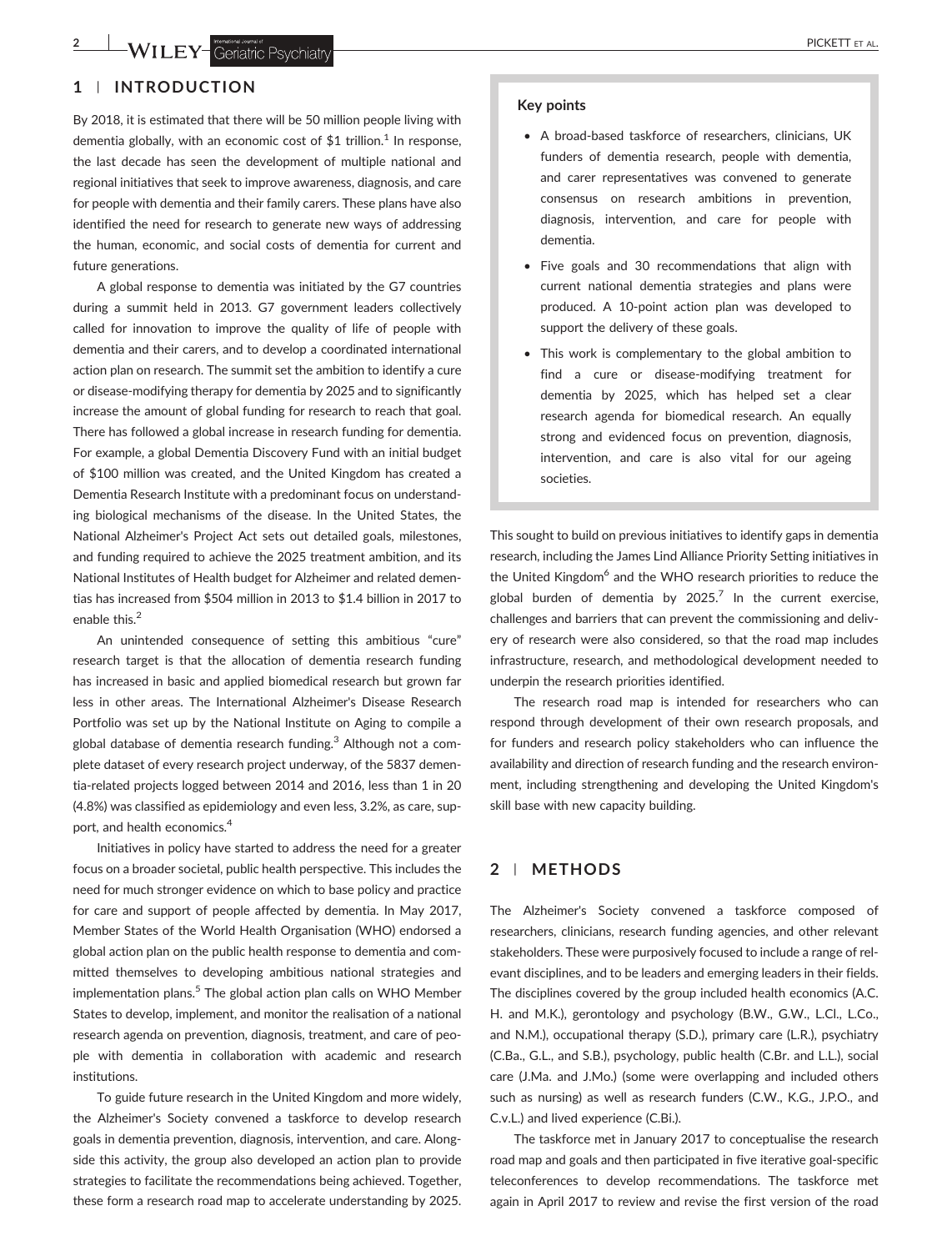map. Specific road map goals and recommendations were developed through additional group discussions. Each workgroup member also provided input through one‐on‐one interviews and in written comments on iterative drafts of the recommendations. Throughout the development of the recommendations, the group also identified challenges to their delivery, which formed the basis of a workshop to develop an action plan.

An online survey inviting feedback on goals and recommendations was distributed widely during June 2017 and completed by 60 participants who were mostly researchers with health and social care expertise as well as lay people affected by dementia, including people living with dementia and family carers. The taskforce met for the last time in August 2017 to refine the final road map incorporating consultation responses.

An action plan to support the road map was developed in parallel, through a half‐day workshop in August 2017 with members of the taskforce, additional stakeholders from research and policy, and representatives of people affected by dementia invited from the Alzheimer's Society Research Network ( $n = 8$ ). At the workshop, participants worked in small groups to discuss the challenges of delivering the recommendations and developed possible solutions to overcome them.

Public and patient involvement in the process was guided by a former carer and lay member of the Alzheimer's Society Research Network, who took part in all stages of the process. The Alzheimer's Society consulted on the first draft of the road map with lay members of the Alzheimer's Society Research Network (n = 15) and at a workshop at the Alzheimer's Society Annual Conference in May 2017 (n = 40). People affected by dementia also responded to the online consultation.

#### **3** | **RESULTS**

# **3.1** | **Conceptualisation and scope of the research road map**

The road map was created from the viewpoint of considering real‐ world outcomes for people affected by and at risk of dementia, to establish what works most effectively in different situations. In other words, to focus on the capabilities and behaviours of people affected by dementia and the symptoms and consequences of the disease to understand how to achieve the best outcomes possible. It was also influenced by ambitions that are common in national dementia policies, for instance, the ambitions to "live well/live better" with dementia and access to personalised services and to develop research recommendations that would allow evidence to be generated towards these ambitions. A core theme throughout the road map development was to address inequalities in access and outcomes between people affected by dementia. It was agreed that the purpose of the road map was not to set a pathway to discovering new pharmacological treatments and diagnostics, which has been covered elsewhere.<sup>8</sup> However, the road map includes recommendations for biomedical and pharmaceutical research where relevant to improving real‐world outcomes.

PICKETT ET AL. **3**<br>**3 WILEY** Geriatric Psychiatry **3** 

The scope of the road map includes people currently living with a diagnosis of dementia, and also carers, families, friends, and other unpaid supporters, and wider groups such as local communities. This scope recognises that dementia impacts the individual's networks and that this impact is also societally important and requires a robust evidence base.

## **3.2** | **Goals for research**

Goals were developed through discussion and taskforce consensus, covering the scope of prevention, diagnosis, treatment, and care. Aspirational goals were framed to be explicit in the contribution that research could have in these areas, acknowledging that policy, training, awareness, commissioning, and education are also required.

The 5 prioritised goals are as follows:

- 1. Prevent future cases of dementia through increasing knowledge of risk and protective factors.
- 2. Maximise the benefits to people living with dementia and their families when seeking and receiving a diagnosis of dementia.
- 3. Improve quality of life for people affected by dementia, by promoting functional capabilities and independence, while preventing and treating negative consequences of dementia.
- 4. Enable the dementia workforce to improve practice and skills by increasing evidence to inform changes in practice and culture.
- 5. Optimise the quality and inclusivity of health and social care systems that support people affected by dementia.

#### **3.3** | **Recommendations for delivering the goals**

For each of the 5 goals, recommendations for research were generated that would lead to advances in evidence that enable achievement of the goal. An important principle to emerge across all recommendations is that research should consider equity of access to reduce inequalities. The recommendations include both pharmacological and nonpharmacological interventions, where relevant, with the aim of establishing what is most effective for people affected by dementia. The recommendations for delivering each goal are presented in Tables 1–5.

### **3.4** | **Setting a 2025 time frame**

The taskforce debated whether it was realistic to set a time frame for each goal. Recognising the average length of research projects to be 3 to 5 years, it was agreed that significant advances in knowledge could be made in the 8 years before 2025, while accepting that translation into policy and practice might require additional time. These goals are presented as equivalent to the existing G7 ambition for new disease‐modifying treatments.

# **3.5** | **Actions to deliver the research goals and recommendations**

Ambitious recommendations for research require significant increases in available funds to support research programmes. In addition to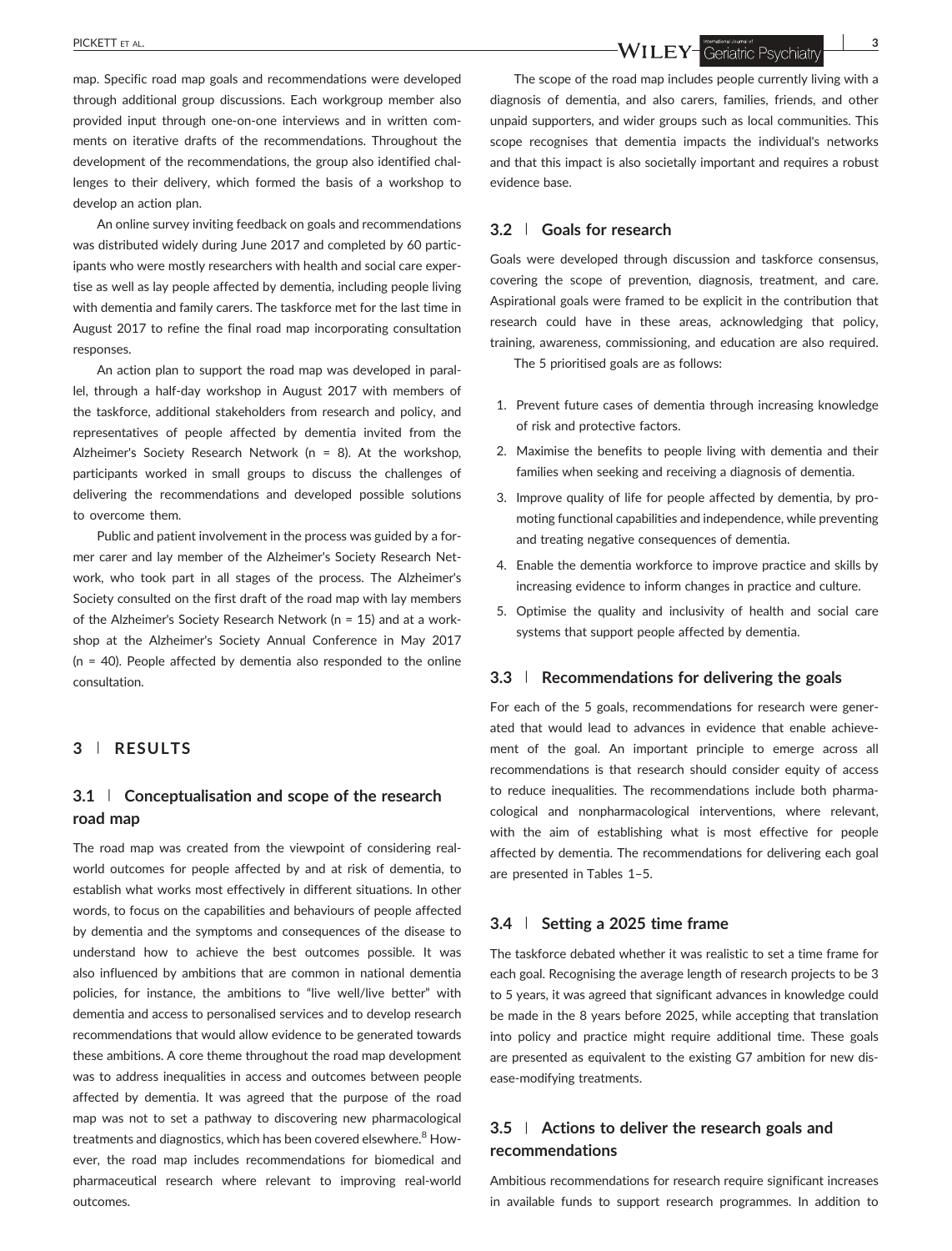#### TABLE 1 Goal 1 and recommendations

#### **Prevent Future Cases of Dementia Through Increasing Knowledge of Risk and Protective Factors**

- 1. Conduct epidemiological research to understand existing and identify novel risk and protective factors for developing dementia:
	- Collect robust surveillance data on new incidence and prevalence of dementia in the UK population.
	- Seek to better understand the causal reasons for recent changes in rates of dementia.
	- Conduct long‐term studies that clarify the direction of causality.
	- Study populations that appear to be at lower, as well as increased, risk of developing dementia.
- 2. Develop life course models of dementia risk to inform points of intervention, including cost-effectiveness and strategies to reduce inequality. These should range from behaviours and environments at the individual level to modelling implications of nationally implemented policy.
- 3. Collect and combine biological, social, and environmental measures within epidemiological studies:
	- Increase brain donation from cohorts to correlate brain changes observed through investigating neuropathology with epidemiological findings.
	- Routinely link cohort data to health care records and patterns of service use.
- 4. Develop and test pragmatic, real‐world–based interventions for known risk and protective factors for poor brain health:
	- Establish the intensity of interventions needed to modify risk of developing dementia, for individuals and groups with different baseline levels of risk.
	- Research the motivations for behaviour change in lifestyle factors relevant to risk of dementia at both individual and societal levels.
	- Establish and validate sensitive measures in healthy adults that predict delay in onset or prevention of dementia.
	- Use precision medicine (eg, genetics and phenotyping) approaches to define groups with similar risk profiles for intervention studies.
- 5. Evaluate different communication and messaging approaches for raising public awareness of risks for dementia, including alignment with other conditions that share risk factors such as heart disease and diabetes.

#### **TABLE 2** Goal 2 and recommendations

#### **Maximise the Benefits to People Living With Dementia and Their Families of Seeking and Receiving a Diagnosis of Dementia**

- 1. Define what a "timely" and "quality" diagnosis of dementia means, recognising that this may need to be tailored to individual circumstances, to enable informed decision making.
- 2. Understand the reasons why people might voluntarily not wish to seek a diagnosis or attend appointments that could lead to a diagnosis, to identify the consequences and possible unmet needs for support and help.
- 3. Develop relevant pathways and outcome measures for a timely and quality diagnosis, against which diagnostic and support services can be assessed, supporting consistency across the United Kingdom:
	- Understand regional, demographic, socioeconomic differences in diagnosis rates and service usage and quality.
- 4. Research the most effective ways to communicate a diagnosis, including how recipients of a diagnosis understand the process and their role in decision making.
- 5. Evaluate and optimise models of postdiagnostic support provision, considering the outcomes and cost-effectiveness of these models.
- 6. Research the acceptability, cost‐effectiveness and real‐world outcomes of innovations in diagnostics, including noninvasive tests that support making a diagnosis in primary care, and tests in specialised memory services such as cerebrospinal fluid lumbar puncture and molecular positron emission tomography imaging.
- 7. Develop and evaluate interventions and support for people who, following a diagnostic process, are identified as having cognitive impairment (subjective or objective) but not dementia.

funding, there are opportunities to develop the infrastructure and resources available for research and to overcome barriers that inhibit the delivery and efficiency of research. The taskforce identified 10 areas for action that would enable research to be delivered against the recommendations. These areas would benefit from targeted initiatives or development of new resources.

1. Increasing funding available for research

The UK 2020 Challenge on Dementia<sup>9</sup> and World Health Assembly global action plan<sup>5</sup> both call for a doubling of research on dementia by 2025; it is important that such targeted increases are seen across all types of research and that current gaps are actively addressed. There is also a need to increase research capacity and capability, so that the community is able to compete successfully for available research resources. For the United Kingdom specifically, plans to mitigate possible negative impacts of Brexit (the United Kingdom leaving the

European Union [EU]) and possible loss of access to EU research funds will be needed.

2. Streamlining set‐up processes of research

The time lag between a funder awarding a research grant and participants being recruited to a study is often many months or even years and may be subject to barriers and delays. Specific, and increasing, problems are reported by researchers around ethics and research governance permissions. Everyone involved in this process should address the unwarranted causes of delay and promote efficiency and equity.

#### 3. Advancing public and patient involvement

There have been major increases in the ways in which members of the public and patients (or care users and those affected by dementia)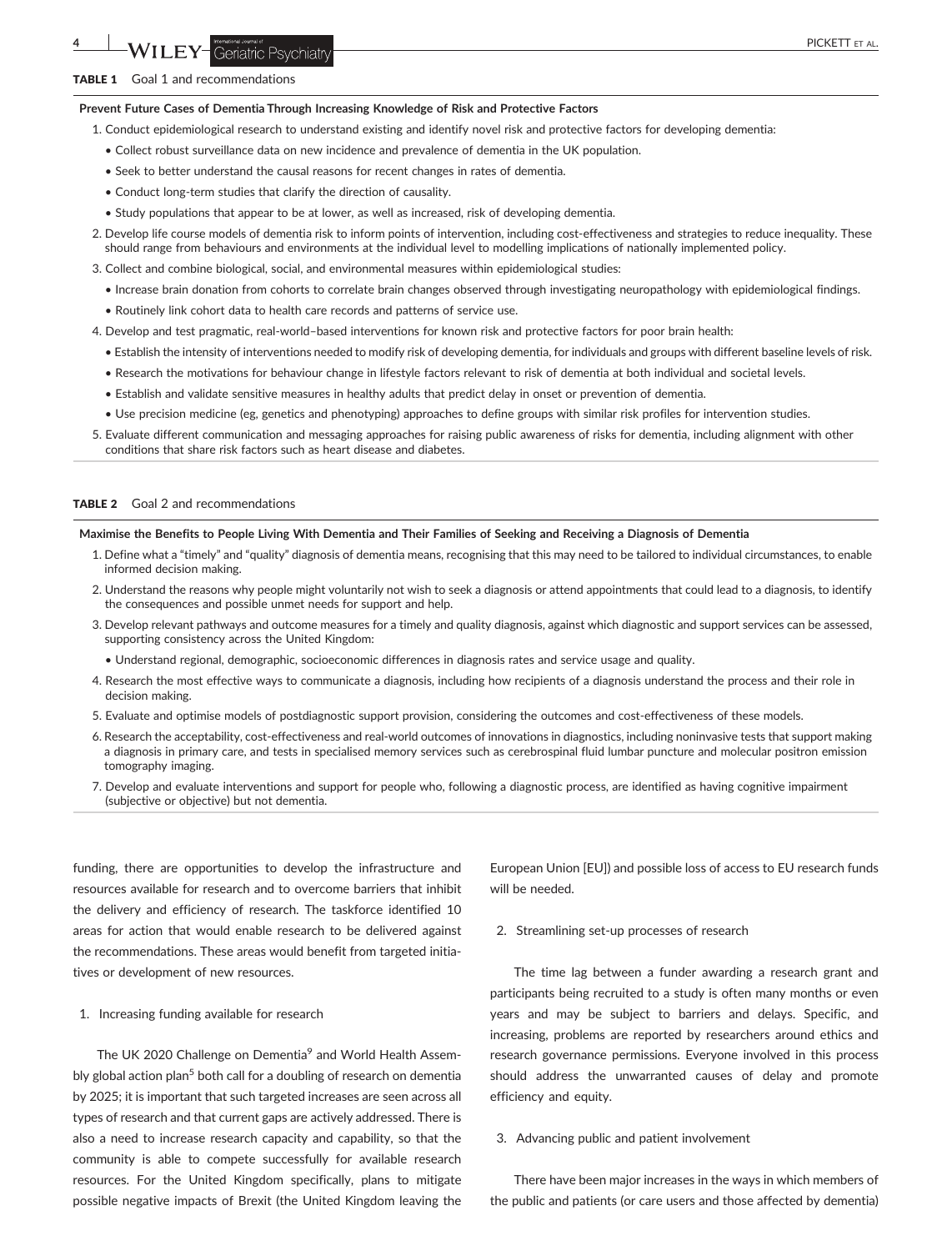#### TABLE 3 Goal 3 and recommendations

**Improve Quality of Life for People Affected by Dementia by Promoting Functional Capabilities and Independence While Preventing and Treating Negative Consequences of Dementia**

- 1. Develop and evaluate a wide range of care, support, and self‐management approaches that promote everyday functioning, well‐being, and independence of people at all stages of dementia.
- 2. Develop and evaluate approaches that prevent or treat illness-related symptoms and consequences of dementia. Areas for priority development include the following:
	- Depression, anxiety, apathy, psychosis, agitation, and sleep disturbance
	- Pain, infections, falls, and incontinence
	- Nutrition and hydration
	- Physical functioning and mobility following illness or injury
	- Distress, depression, and anxiety among carers of people with dementia.
- 3. Demonstrate frameworks to evaluate how technology can enhance quality of life for people affected by dementia without replacing access to personally delivered care. Focus on cocreation of technologies and test their acceptability and practicality.
- 4. Research and evaluate community approaches that support social interaction and inclusion of people affected by dementia.
- 5. Use existing datasets and new longitudinal studies of people living with dementia to understand what factors are important to quality of life and how to enhance it.
- 6. Understand and meet the needs of people with severe dementia to optimise quality of life.
- 7. Design and evaluate types and layout of housing, care settings, transport facilities, community and public spaces, and natural environments that can support people affected by dementia to maintain independence, social engagement, and well‐being.
- 8. Develop sustainable and scalable ways to support and enable family and other carers of people with dementia, recognising intergenerational aspects of caring and the diversity of carer roles within families and social networks.
- 9. Develop and promote the use of research designs that allow for intervention development and testing that does the following:
	- Considers the level of evidence needed in proportion to the goals of the research, practicality, potential harm, and intervention costs
	- Includes methodologically robust approaches to public and patient involvement and coproduction
	- Allows personalisation of interventions
	- Provides understanding of how interventions work
	- Shows how interventions can be implemented in real‐world settings.
- 10. Work with people affected by dementia and professionals to identify and develop outcome measures that recognise benefits that are important to people living with dementia:
	- Develop techniques that consider outcomes across dyads or family units and the unique relationships between each.

#### TABLE 4 Goal 4 and recommendations

#### **Enable the Dementia Workforce to Deliver Improved Practice by Increasing Knowledge and Informing Changes in Practice and Culture**

- 1. Understand the essential skills and values needed to deliver effective dementia care and ensure that the key workforces are equipped with these.
- 2. Identify factors that influence the transfer of short‐term and long‐term learning to sustain improvements in practice.
	- Apply theories of how people learn in the development and delivery of training and resources
	- Identify the cultural and environmental attributes of organisations that support the application and sustainability of learning into practice.
- 3. Identify factors that predict, and strategies to enable, improved job performance, job satisfaction, and retention in the workforce engaged in dementia care, leading to better outcomes for people affected by dementia.
	- Evaluate strategies that aim to promote, attract, and retain more people with the values or capacity to work well with people with dementia and carers.

# TABLE 5 Goal 5 and recommendations

#### **Optimise Quality and Inclusivity of Health and Social Care systems That Support People Affected by Dementia**

1. Evaluate health and social care dementia services from prediagnosis to end of life:

- Monitor the flow of people through care systems, considering unmet needs for people with dementia, families, services, and care systems to identify evidence gaps and future research priorities.
- Understand how services adapt to changes in external environment and individuals' needs.
- 2. Identify how best to support people affected by dementia to access services and secure the necessary funding
	- Understand the funding streams and structures that are available in the commissioning and purchasing of dementia services and support
	- Improve the way in which quality of dementia care is measured and communicated to provide assurance to carers and families
	- Understand the level to which care is self‐funded, and the quality and value of care that people who pay for the services themselves receive.
- 3. Understand variations in the types, quality, and costs of care that people affected by dementia receive. Research should include seldom heard populations, such as minority groups and those who do not have family support.
- 4. Identify effective models of end‐of‐life care for people with dementia, taking into account that people may die with dementia before reaching the severe stages.
- 5. Develop and test innovative models of support that coordinate health and social care together with community-based support, care homes, housing, and voluntary sector services.

PICKETT ET AL.<br>**Since the Conduct of the Conduct of the Conduct of the Conduct of the Conduct of the Conduct of the Conduct of the Conduct of the Conduct of the Conduct of the Conduct of the Conduct of the Conduct of the C**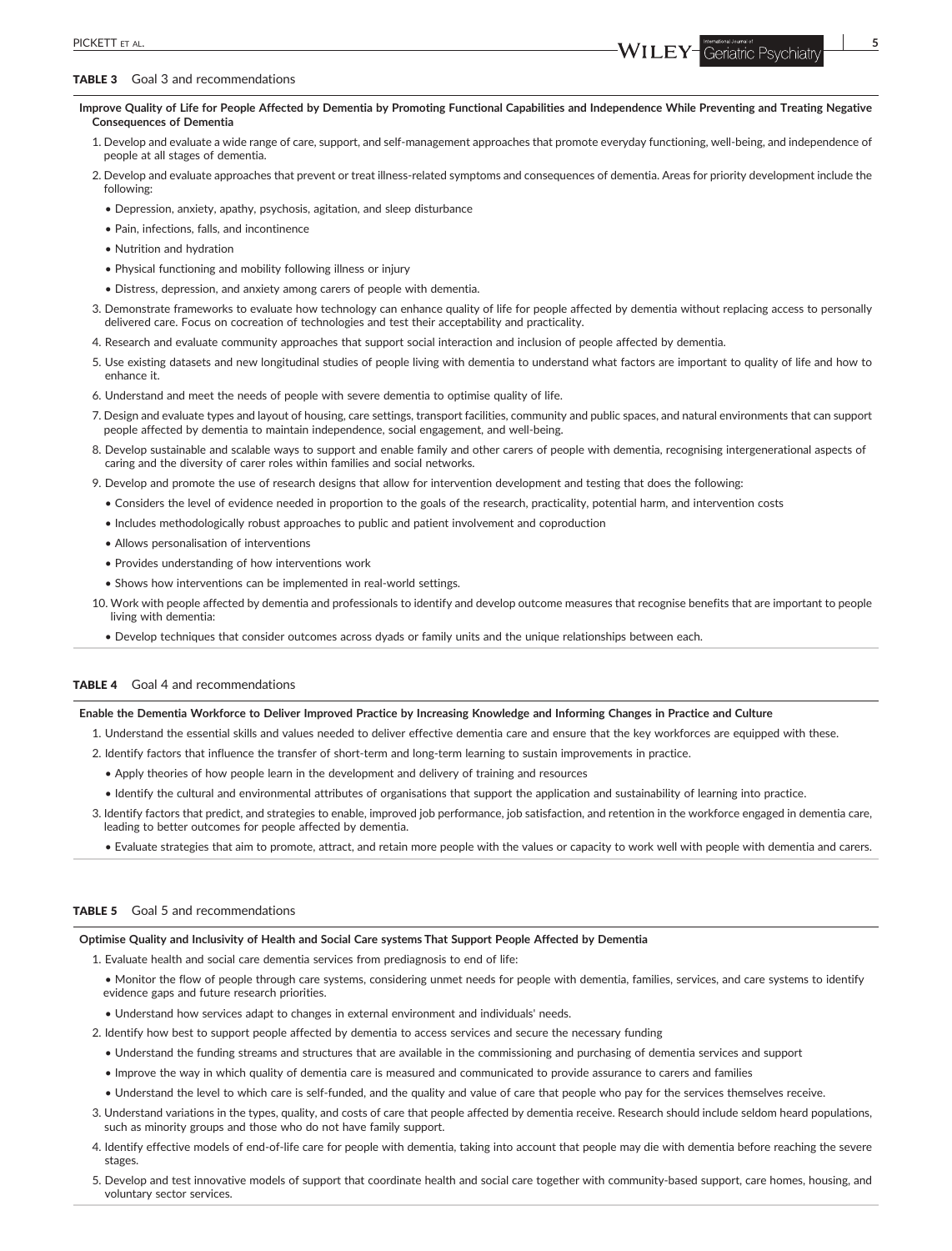**6 WILEY** Geriatric Psychiatry **CONSTRUCTER AL.** 

are involved in research. This is an important step forward, but there remains a need to make this involvement easier for people with dementia and their carers, and for the researchers. Such involvement needs to be proportionate and appropriate to the type of research, a subject requiring evidence in its own right.

#### 4. Advancing research methods

Methodological innovation, development, and refinement should be integral to most research projects, but there are opportunities in dementia research to develop consensus and sharing of emerging as well as established methods.

#### 5. Enabling research to be more inclusive

While not all research studies need to be representative of the population under study in every aspect, the national output of research should inform care and treatment for all. All research funding and then outputs should assess and actively report whether this issue of provenance and representation is important, and if not, why not.

#### 6. Initiatives to support study recruitment

We need to increase the number of routes through which people at all stages of dementia, including presymptomatic stages, have opportunities to take part in research studies. Innovation and plurality in routes to recruitment may help increase research in traditionally under‐researched settings or areas and support inclusivity of research.

#### 7. Increasing data storage and reanalysis

Improving curation, storage, sharing, linkage, and reanalysis of data in dementia care, including qualitative data, is seen as an opportunity but requires specific focus to become established practice. Barriers include inefficient, repetitive ethics and governance processes and disproportionate rules regarding data protection.

#### 8. Increase involvement of professional stakeholders in research

While the involvement of people affected by dementia is now expected in research, the regular involvement of practitioners, service providers, and commissioners or funders from across all relevant sectors is less well established. Greater involvement of these stakeholders will help to ensure that research addresses practice or service-relevant problems and develops solutions that are more likely to be acceptable and implemented in the real world.

9. Support knowledge exchange and research practices that facilitate uptake and implementation of findings

Linked to the need for involving professional stakeholders, researchers could be supported in enabling effective knowledge exchange with relevant audiences. More can be done to ensure that approaches used in research and the presentation of outputs make

research more digestible and applicable for those who commission, develop, deliver, and use services, and other stakeholders who implement research evidence. Researchers and funders should consider and measure mechanisms of action to ensure that all research findings (including negative ones) advance available evidence and our collective knowledge.

#### 10. Creating effective researcher networks

Enhancing opportunities for researchers to coordinate and collaborate regionally, nationally, and internationally will support larger and more ambitious research, support the sharing of knowledge and best practice, and will reduce the unnecessary duplication of some research. Dementia research will be strengthened by working across disease areas where there is overlap and by bridging research disciplines that have not traditionally been funded for dementia research.

# **4** | **DISCUSSION**

We have developed recommendations to advance research on prevention, diagnosis, intervention, and care in dementia, focusing on real‐ world outcomes. These are conceived so as to support policy frameworks for the care and support that people with dementia should receive, and the ambitions of the National 2020 Plan on Dementia,<sup>9</sup> the Scottish National Dementia Strategy 2017-2020,<sup>10</sup> Northern Ireland regional strategy,<sup>11</sup> and the forthcoming Welsh Strategy.<sup>12</sup> A common feature of these 4 strategies is to include commitments to research, but this is predominantly framed as focusing on funding discovery and biomedical research, instead of the contribution of research and evidence to underpin other strategy commitments. The research recommendations presented here, if followed, provide an opportunity for closer alignment of research to support the outcomes described in national policy and strategy.

There have been several dementia research road maps developed to date, but their implementation remains a challenge.<sup>5-8</sup> Effective implementation of this road map will require funding, a high level of coordination between different stakeholders, and maintained high‐ level national priority to be given to dementia. The mix of stakeholder groups included in the development of the road map includes researchers, clinicians, policymakers, and research funders from both government and third sector, which may be a facilitator to seeing the implementation of recommendations made in the road map. The National 2020 Plan on Dementia is stated to be due "for review and refresh during 2018 … to set out firm deliverables for the final two years of the 2020 Challenge,"<sup>9</sup> which provides an opportunity for some recommendations in this road map to be considered for wider adoption.

While we present these recommendations in a UK context, there is synergy with other European and global initiatives. The EU‐funded Joint Programming in Neurodegenerative Diseases aims to increase coordination and alignment of research activities between participating countries and has facilitated work on longitudinal cohorts, assisted living, and palliative care in dementia.<sup>13</sup> The Alzheimer's Association National Plan Care and Support Milestone Workgroup developed a